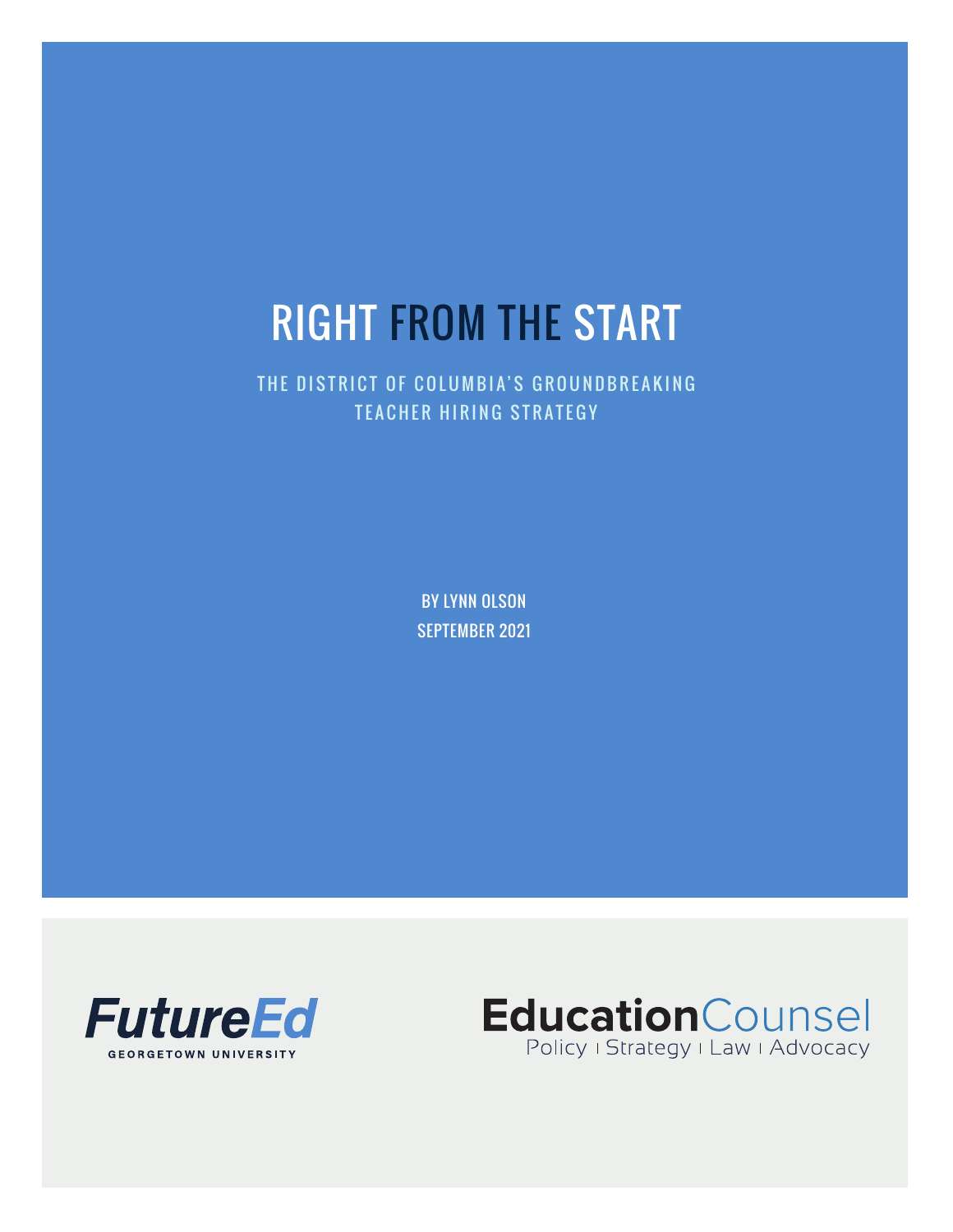## **About the Author**

Lynn Olson is a FutureEd senior fellow.

## **Usage**

The non-commercial use, reproduction, and distribution of this report is permitted. © 2021 FutureEd

## **About FutureEd**

FutureEd is an independent, solutionoriented think tank at Georgetown University's McCourt School of Public Policy, committed to bringing fresh energy to the causes of excellence, equity, and efficiency in K-12 and higher education. Follow us on Twitter at @FutureEdGU

## **About EducationCounsel**

EducationCounsel is a mission-based education consulting firm that combines experience in policy, strategy, law and advocacy to drive improvements in the U.S. education system. Follow us on Twitter at @EdCounselDC.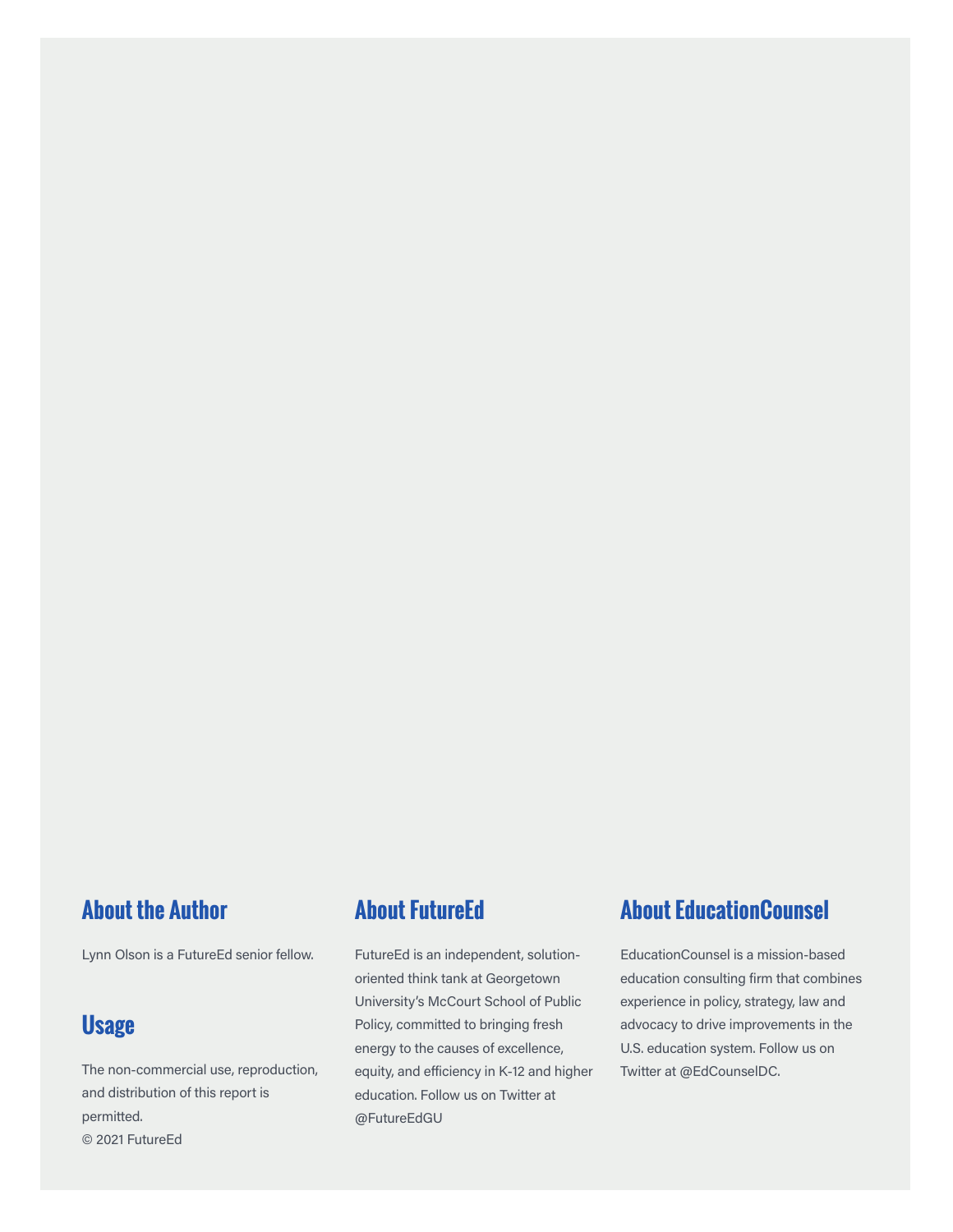## RIGHT FROM THE START

## THE DISTRICT OF COLUMBIA'S GROUNDBREAKING TEACHER HIRING STRATEGY

BY LYNN OLSON SEPTEMBER 2021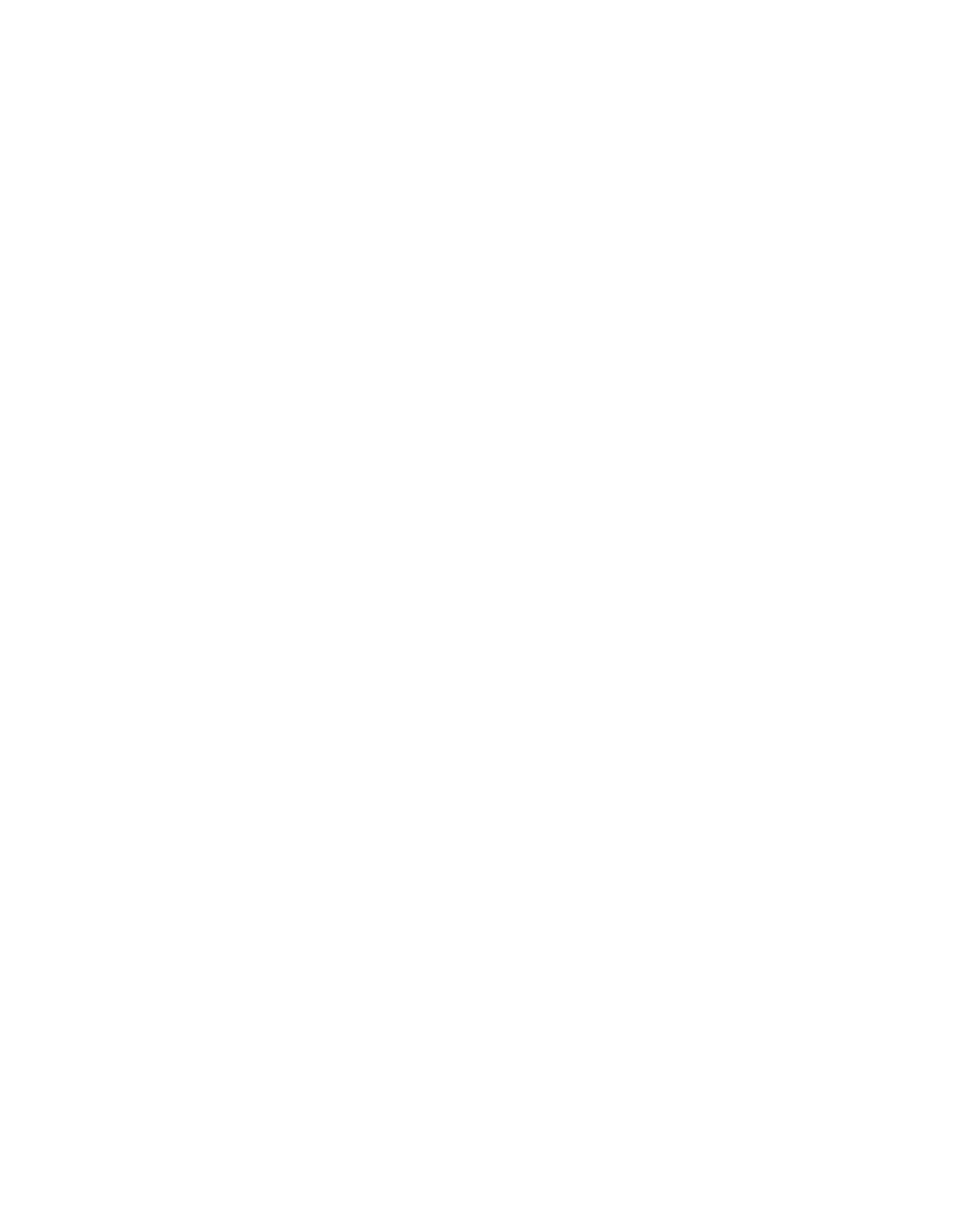## **FOREWORD**

The District of Columbia Public Schools is well-known for its comprehensive teacher-evaluation and performancebased compensation systems. But an equally important component of the district's work to strengthen its teaching workforce has been a systematic, data-driven approach to hiring the strongest candidates in the first place. Known as TeachDC, the system employs a multi-step process for vetting candidates, a state-of-the-art web portal, and data analysis to ensure the city schools select the best applicants.

The results are impressive. The district is receiving more applications and attracting a more diverse pool of candidates. Most vacancies are filled before the first day of school, an improvement that is particularly striking at high-needs schools that often scramble to fill their rosters. Candidates earning higher scores in the vetting process emerge as stronger teachers in the classroom. And DCPS is retaining nearly all of its teachers rated effective and highly effective.

This report, a joint effort by FutureEd and EducationCounsel, explains how TeachDC works and how it plays out in one of Washington's high-need high schools. And the report provides a post-pandemic blueprint for how school districts across the country can adopt more systematic approaches to recruiting, hiring, and retaining the best teachers right from the start.

FutureEd Senior Fellow Lynn Olson researched and wrote the report. Molly Breen, Jackie Arthur and Merry Alderman provided valuable editorial support.

We are grateful to the teams at DCPS and Theodore Roosevelt High School for collaborating with us on the project and we're grateful to Overdeck Family Foundation and The Joyce Foundation for providing funding for the work.

# **Thomas Toch Sandi Jacobs**

**Director, FutureEd Principal, EducationCounsel**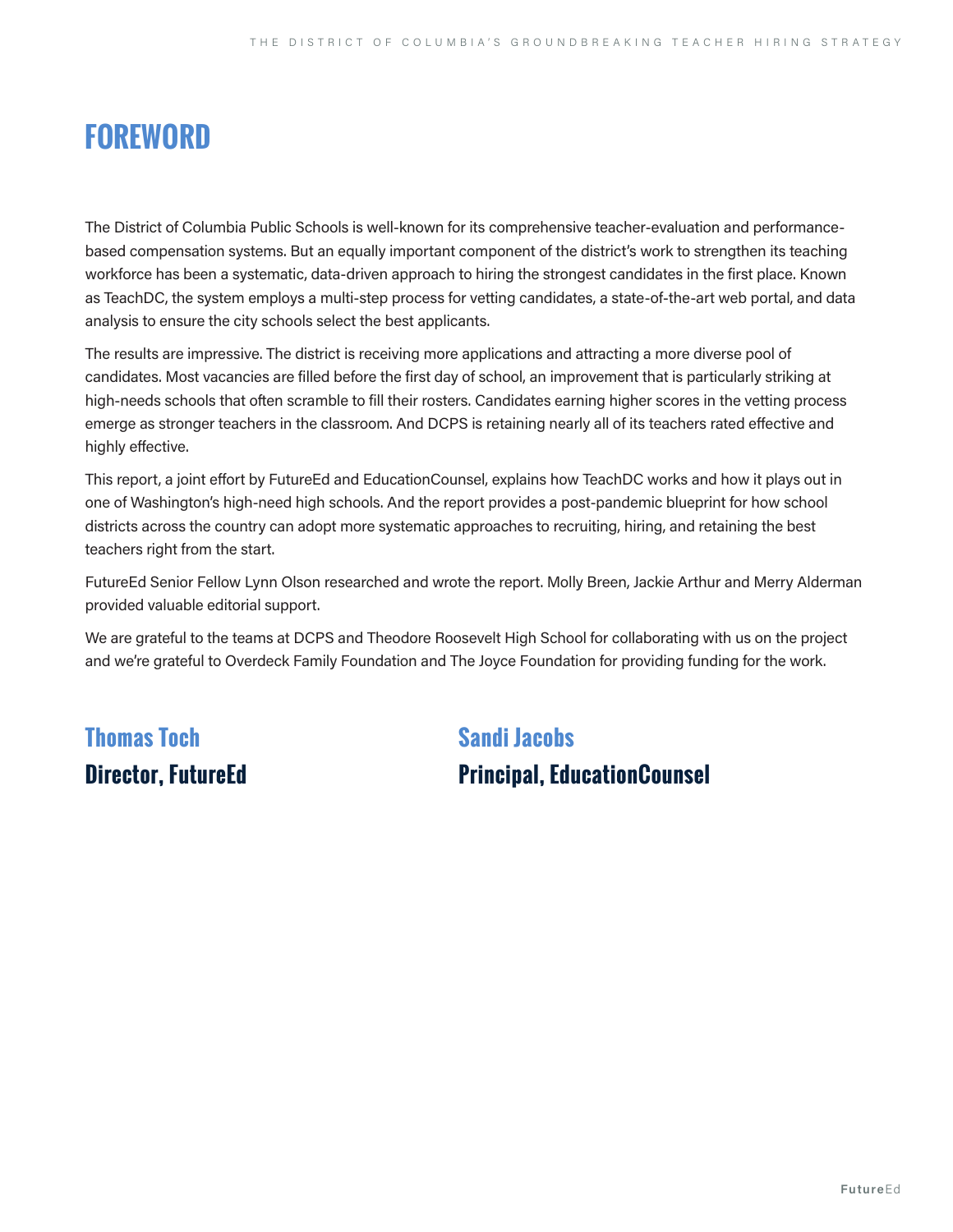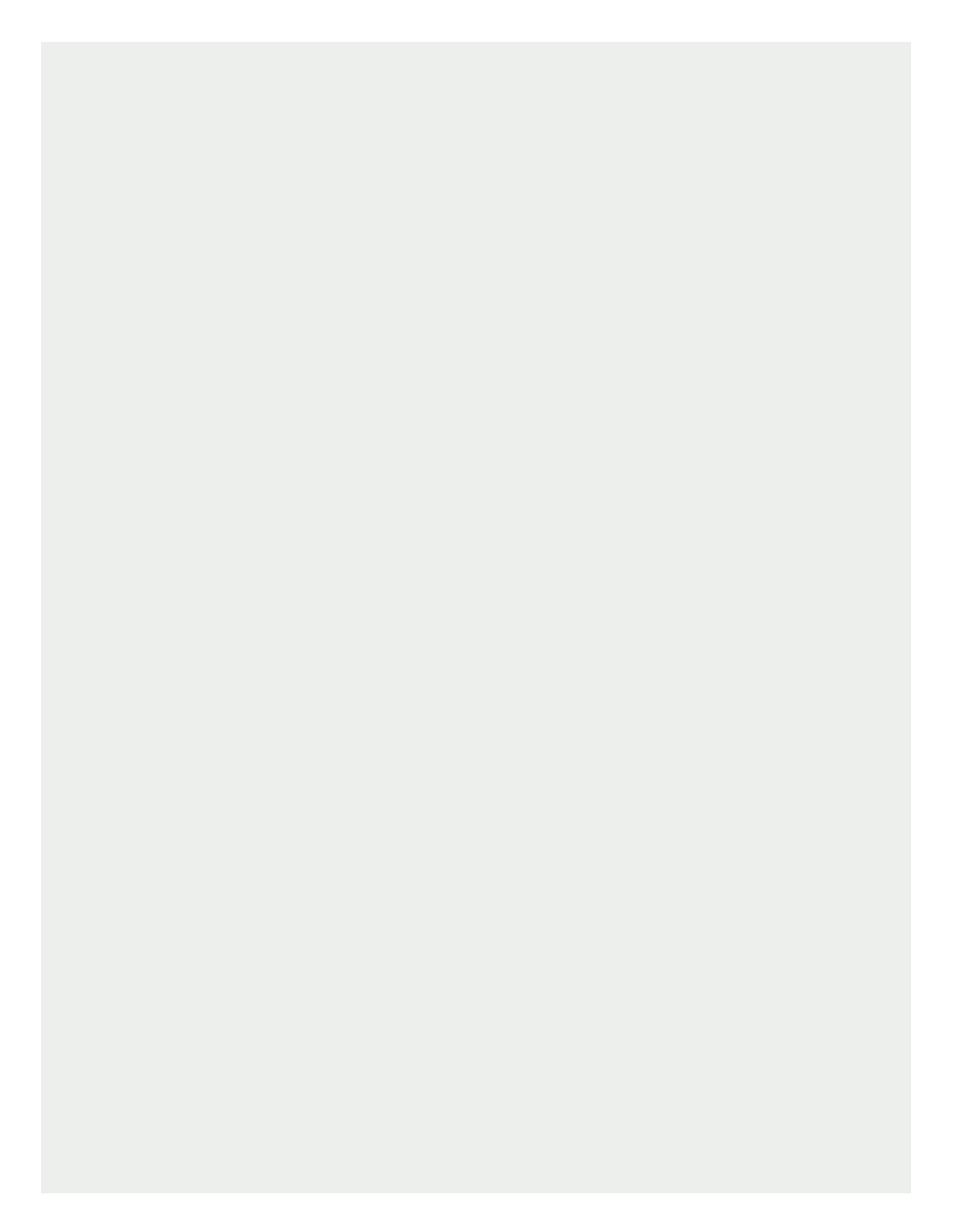**Bolstered by federal coronavirus relief funds, many states and districts are investing in their teacher workforce. Some have proposed bonuses to retain existing teachers. Others are waiving teacher licensure fees, allowing emergency licenses to fill gaps in shortage areas, and piloting new teacher pipelines to increase the diversity of the talent pool.1**

But one path to teacher quality is often overlooked: hiring the right people in the first place. In the past decade, the District of Columbia Public Schools (DCPS) has made significant investments in the quality of its teaching force. These include state-of-the-art methods for teacherevaluation and performance-based compensation as well as a highly developed system for recruiting, selecting, and hiring teachers. The innovation at the front end of the teacher pipeline—to institute more systematic, data-based hiring processes—has produced notable results and provides a post-pandemic blueprint for school systems nationwide that want to hire good teachers right from start.

## **Talent Pool**

With more than 50,000 students enrolled in 116 schools and a teaching force of about 4,500, DCPS processes more than 3,000 job applicants a year, competing for teachers with more affluent suburbs in nearby Maryland and Virginia as well as with the city's extensive network of public charter schools.

The district's highest need schools have long struggled to attract top talent, which disproportionately hurts the city's students of color. This challenge contributes to inequities in the distribution of effective teachers that can further exacerbate student performance gaps.

When Michelle Rhee became chancellor in 2008, she made strengthening the teaching corps the cornerstone of an ambitious school improvement agenda. Rhee had previously worked closely with D.C. school officials for nearly a decade as the founder of the New Teacher Project (TNTP), a national organization working to help urban school systems recruit talented teachers. As chancellor, her first step was to introduce a comprehensive teacher evaluation system that allowed the district to identify and reward highly effective teachers and remove under-performers.

The evaluation system, known as IMPACT, served as the foundation for a performance-based compensation system that provides hefty pay to highly effective educators serving high-need schools.<sup>2</sup> Kaya Henderson, who succeeded Rhee as chancellor after serving as her chief of human capital and leading the design of IMPACT, built on this foundation by constructing a "career ladder" for teachers that provides them with a range of opportunities and higher pay based on experience and performance.

The district's efforts to revamp its teacher recruitment, selection, and hiring practices builds on these systems, using research and teacher-evaluation data to promote earlier hiring, identify candidates most likely to be effective in the classroom, and help schools use that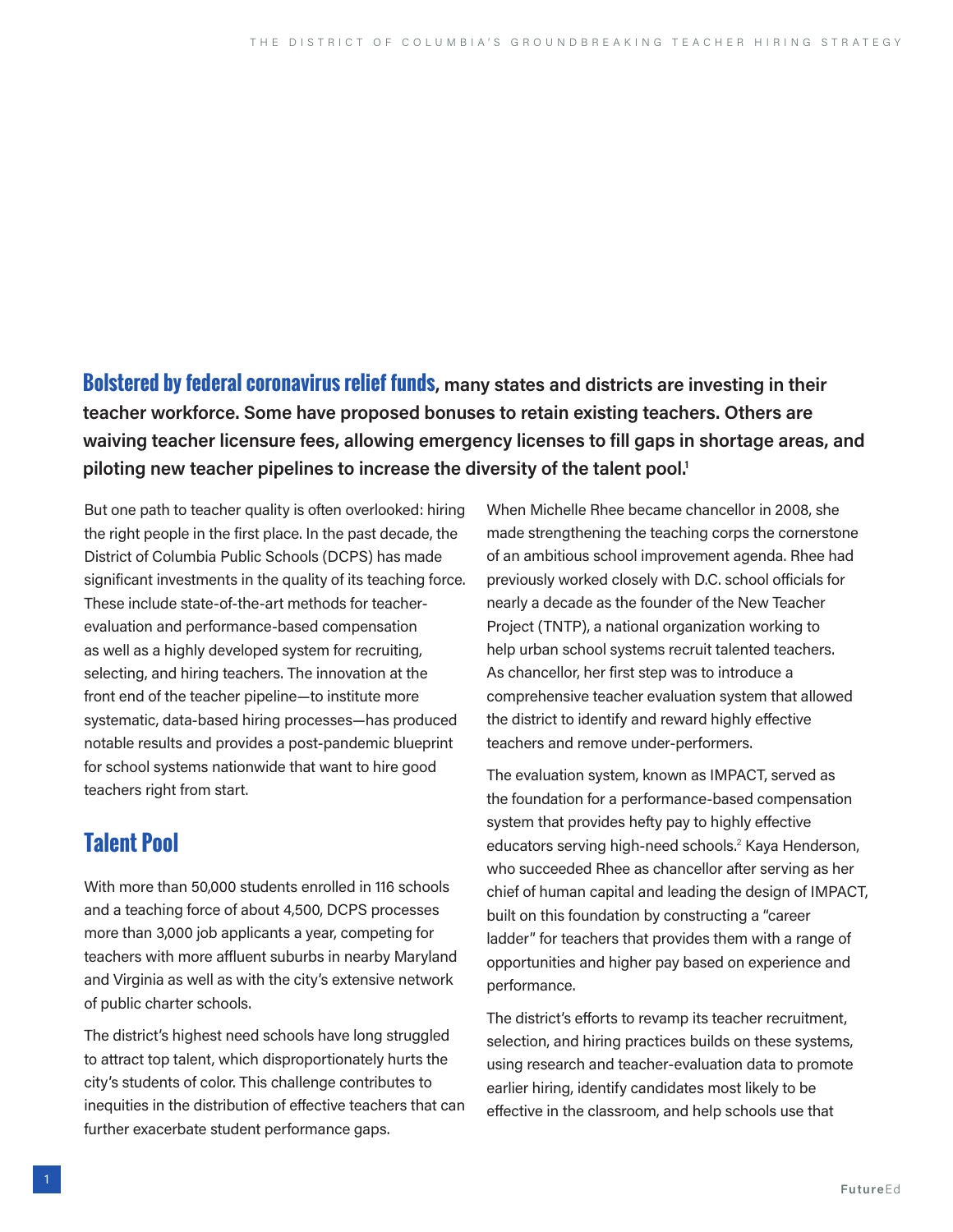information to inform their hiring decisions. The district has also provided high-need schools with additional support, including signing bonuses, professional development, and expanded leadership opportunities to motivate effective and highly effective educators to commit to high-need schools, while working to mitigate bias in the hiring process.

The results are impressive. The number of teacher applications and the diversity of teacher applicants have risen significantly in recent years. Late hiring over the summer or even into the school year is common in urban districts nationally, particularly in high-need schools, and forces schools to scramble for talent, often settling for less-than-ideal candidates. Many districts continue to place a low priority on the hiring process, a problem compounded by uncertain budget, enrollment, and staffing forecasts. But DCPS in most recent years has filled nearly all of its vacancies by the first day of school (out of the approximately 660 new-to-DCPS teachers it hires annually). In addition, the percentage of teachers hired prior to the end of the previous school year—socalled early hires—has increased by 71 percent, and by 158 percent in high-need schools since 2016-17. Studies show that hiring early increases student learning, teacher diversity, and teacher retention rates.<sup>3</sup>

While many school districts have struggled to diversify their teaching ranks, with male teachers of color particularly hard to recruit, DCPS has increased the racial diversity of its teaching force substantially. And, in recent years, the system has retained 95 percent of teachers rated effective and highly effective by its teacher evaluation system.<sup>4</sup>

## **A Comprehensive Model**

School principals in DCPS ultimately decide whom to hire in consultation with personnel committees at each school, which are required under the district's labormanagement contract. Research suggests that giving schools autonomy to choose their own candidates (internal or external) while supporting more robust screening and selection criteria can improve the



www.future-ed.org

2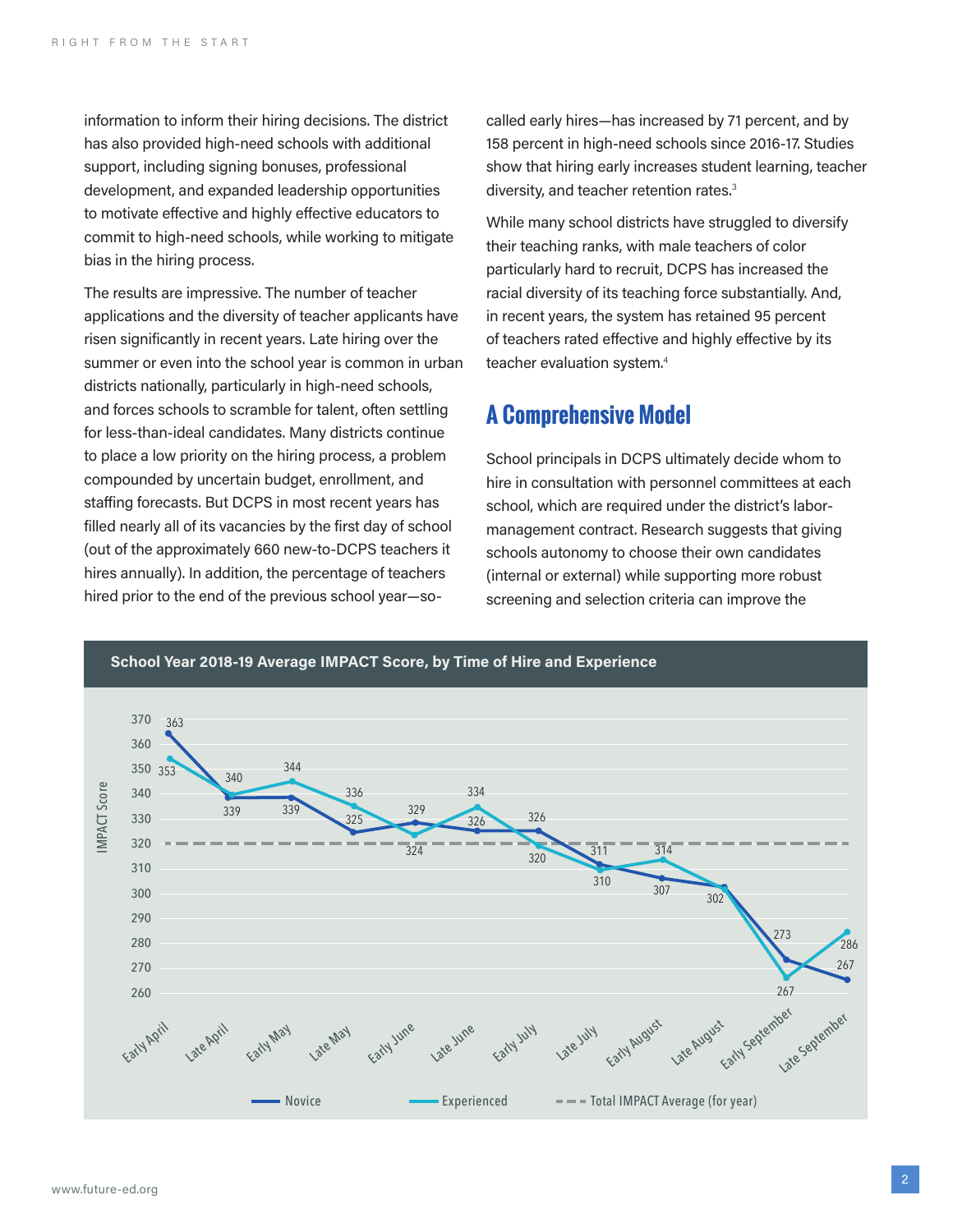effectiveness, diversity, and retention of the teaching pool.<sup>5</sup>

Since 2009, DCPS has replaced a hiring system that relied heavily on teachers' paper credentials and individual principal preferences with a multi-stage, centralized screening process designed to help schools connect with the best candidates. Known as TeachDC, the system is far more comprehensive than those used by the vast majority of the nation's districts.

Applicants first complete an online application and answer short essay questions focused on student achievement—such as how they set goals and track progress—as well as on their core values and beliefs about whether all students can learn to high standards. If they pass that stage, applicants complete a phone interview by a trained teacher, rated effective or highly effective, who focuses on those topics as well as instructional expertise. Selected candidates then advance to the "recommended" pool and may submit an audition video of their teaching.

Since 2011, researchers Brian A. Jacob at the University of Michigan, Jonah E. Rockoff at Columbia University, and Eric S. Taylor at Harvard University have been studying the relationship among applicant characteristics, hiring outcomes, and job performance for teachers in the district. They've found that the TeachDC system for vetting applicants strongly predicts teachers' classroom effectiveness.

In particular, applicants with strong undergraduate achievement (including high GPAs) and highly rated essay and interview scores subsequently earned much higher marks on the district's IMPACT evaluation system than low-rated applicants whom DCPS also hired.<sup>6</sup> The gap, the researchers found, was twice as great as the growth in performance by newly hired teachers over their first three years in the classroom, a period when teachers' performance typically improves rapidly.

Principals in DCPS have strong incentives to hire good teachers: Research shows teaching quality is the most important school-based contributor to student



### **DCPS Teacher Hires, by Pipeline Type**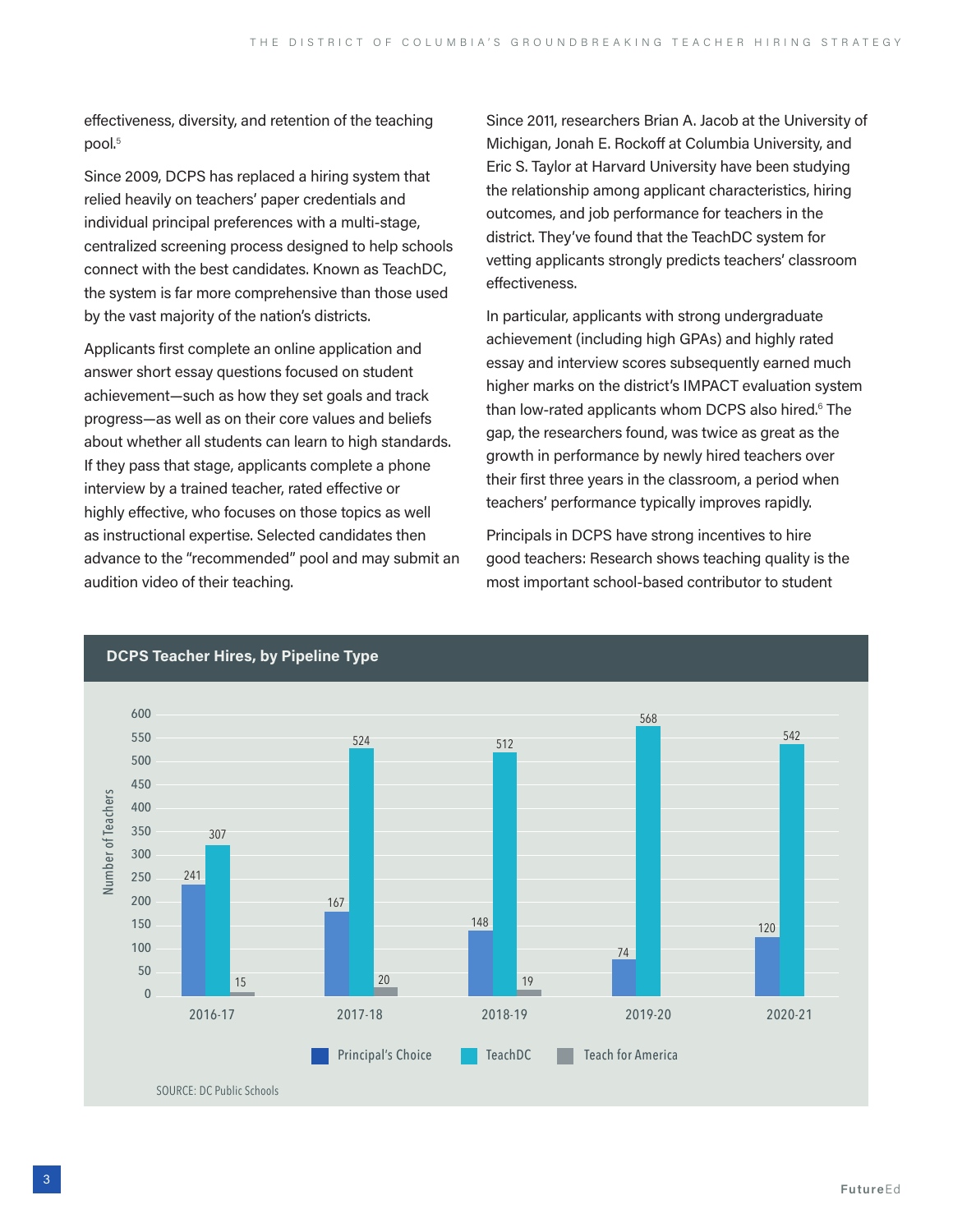achievement and, unlike in most school districts, principals earn bonuses based in part on their students' performance.

But in the early years of their study, researchers found that while principals appeared to consult the "recommended" list supplied by TeachDC, schools were not systematically hiring the most effective candidates within that pool based on the individual screening measures.<sup>7</sup>

"Principals were responding to the information collected by the district and by the TeachDC process," says researcher Eric S. Taylor of Harvard. "Principals were more likely to hire teachers who the district put in the recommended category. So, in that sense, they were using the information. The point the paper emphasizes is that once someone was in the recommended pool, they weren't all the same—it was a big group. And, within the recommended pool, it did not appear that principals' hiring decisions were strongly related to those scores."

In response, DCPS has created a composite index, from A+ to C, in order to send stronger signals to schools about the best candidates. The index is based on how candidates score on each component of the screening process: academic achievement; teaching experience with a preference for teaching in high-poverty schools; the essay screen from the initial application; interview scores on the three key competencies—student achievement focus, core values and beliefs, and instructional expertise—and scores from the audition video, if available.

### **The Importance of "User Experience"**

The school system has also spent the last several years focused on the user experience that both job candidates and school leaders navigate as part of the hiring process, according to Nancy Wright, the director of talent acquisition and retention for DCPS. The district has overhauled the TeachDC online portal through which school leaders can view candidate information. It has increased the amount of information that it shares

with school leaders, including the notes and scores from phone interviews and teaching samples, access to candidates' full teaching sample videos, candidates' essay responses, and a short biography provided by the candidate. And it has improved and created new features to encourage school leaders to engage with the portal.

Principals can "save" candidates to a personalized page in the system and attach notes to candidates' profiles. They can see which candidates have "liked" their vacancies, indicating interest in their school. School leaders also can filter candidates by a variety of factors, such as subject area, grade level preference, interest in part-time positions, interest in a high-need school, or bilingualism.<sup>8</sup>

DCPS also has taken steps to ensure it doesn't lose candidates because of a hard-to-navigate application platform, because they don't feel connected to the district, or because they are wooed away by another school system. "What does that candidate experience look and feel like, so that someone doesn't feel like just another number?" asks Veronica Alvarado, DCPS's manager for teacher recruitment and pipelines. "That's been a huge priority for us, especially throughout the pandemic."

Her team provides one-to-one support for candidates during each stage of the application process through cultivation e-mails, texts, and even phone calls. In the past few years, the school system also has replaced multiple e-mails back and forth to candidates with a Candidate Dashboard that has each stage of the application process presented as a "tile." Tiles only unlock, and go from gray to blue, once a candidate has advanced to that stage in the process. A check mark in the tile indicates when a stage is complete and the submission is being evaluated.

When there is a status update to an application, the candidate receives an email notification prompting them to log into the Candidate Dashboard for more information. Candidates in the recommended hiring pool also have access to a vacancy list that updates in real time and for which they can indicate their interest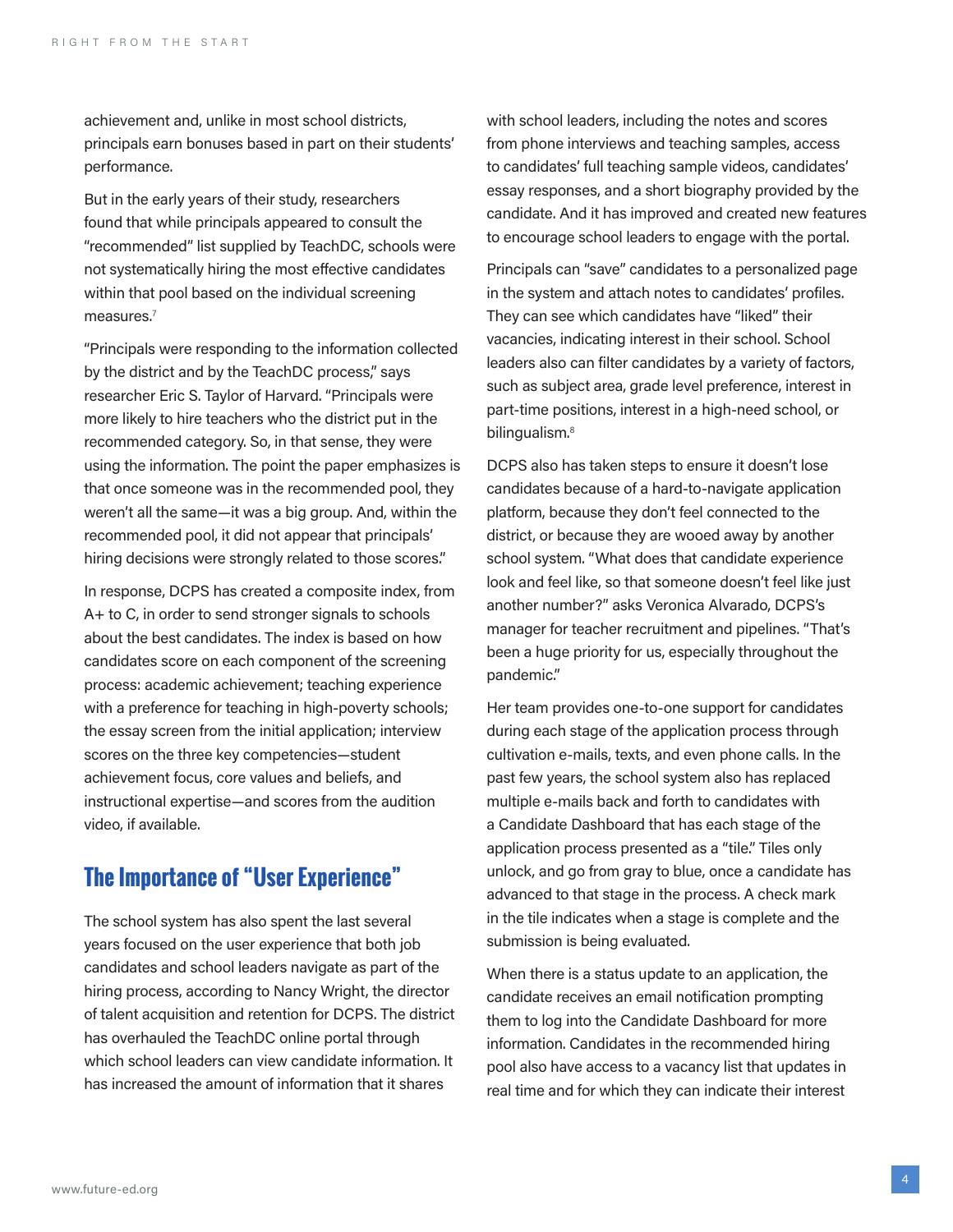level, from highly interested to not interested, for each vacancy.<sup>9</sup>

## **Supporting Needy Schools**

Through a federally funded Teacher and School Leader Incentive Program grant known as RISE, the district also is providing targeted support for 42 of its lowestperforming schools serving 15,783 high-poverty students, to help these schools attract, hire, and retain effective teachers. Data shows that students in DCPS's lowestperforming schools are taught by 12 percent fewer highly effective educators than the district average.<sup>10</sup>

RISE schools receive dedicated central-office support to improve hiring and personnel practices as well as preferential access to district hiring fairs that help match candidates with schools. The first virtual hiring fair this past school year, on April 7, was open only to RISE schools.

To augment the district's existing compensation incentives for teachers rated highly effective under the IMPACT evaluation system (up to \$25,000 per year for those working in high-poverty schools), teachers rated effective in RISE schools also can qualify for compensatioJn incentives up to \$5,000 per year.

To create a pipeline of teacher leaders prepared to serve high-need schools, highly effective educators in RISE schools also can apply to fill advanced instructional and leadership roles (such as New Teacher Mentors and Instructional Coaches) under the district's career ladder. DCPS also will pay for national certification by the National Board for Professional Teaching Standards for teachers in RISE schools.

The district also has launched its first cohort of RISE Resident Principals. Six district leaders are serving a residency this year with the school system's strongest school leaders to prepare them to take on the principal role in RISE schools next year, based on vacancies and their match with the local community.

Most school leaders understand that it's tough to attract top talent late in the hiring season. But DCPS had hard data to prove it. IMPACT data showed that candidates

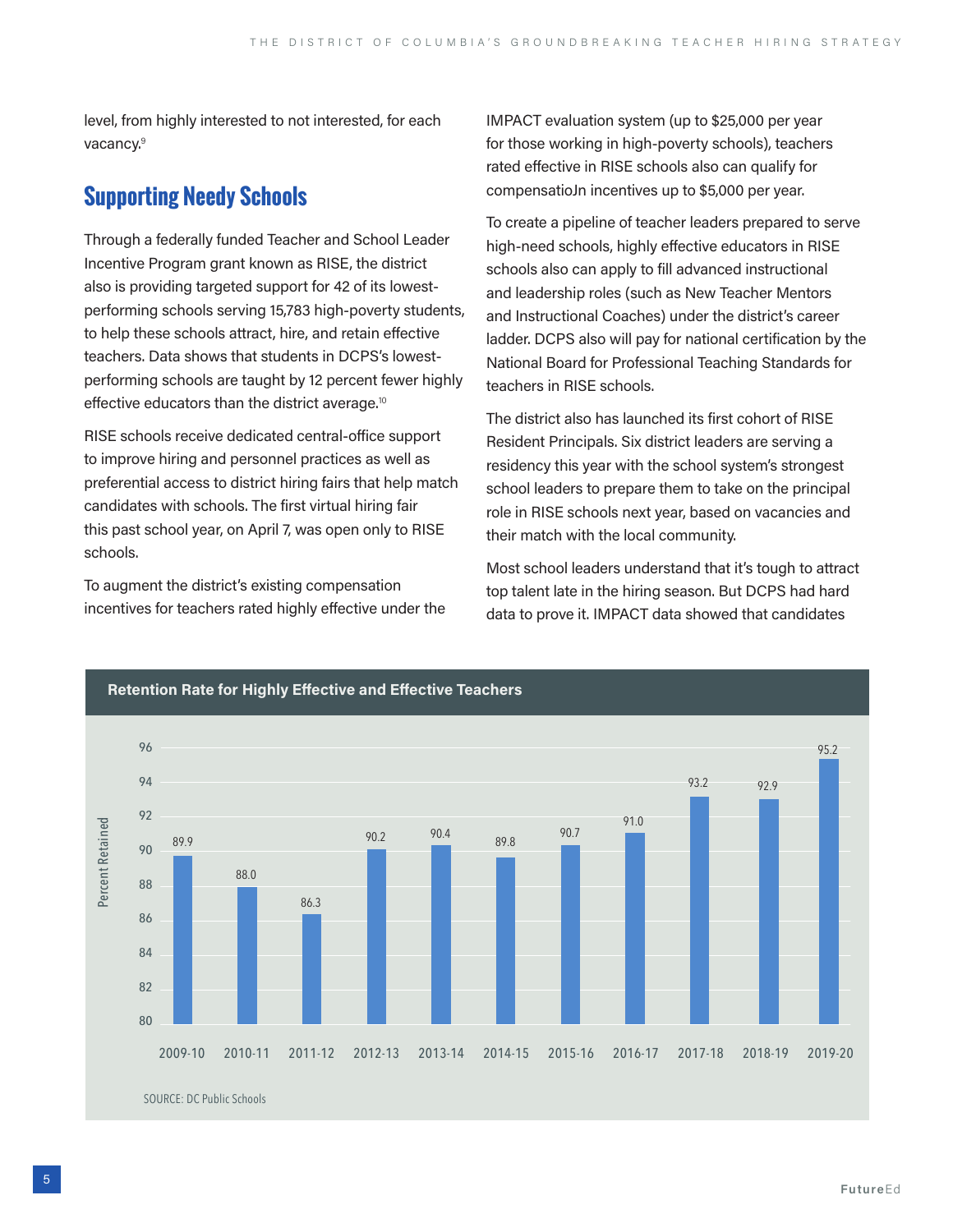hired by end of June on average had higher evaluation scores, while those hired in September were getting an average score below "effective" on DCPS's teacherevaluation system. (Many school districts are unable to make these connections because they have superficial teacher-evaluation systems.)

To encourage RISE schools to hire early, DCPS pays up to \$2,500 to teachers hired by July 1 in criticalshortage areas, including English-as-a-second language, special education, world languages, and math. General elementary teachers are also eligible for these hiring incentives in RISE schools, to ensure that RISE elementary schools can access top talent. (To identify vacancies early, the district pays a \$1,000 departure bonus to teachers if they announce their departure by April 1.)

Even the best recruits can't improve schools if they don't stay on the job. About 8 percent of teachers nationally leave their jobs each year, and about one fifth of teachers leave in their first five years of teaching, with these numbers significantly higher in high-need schools and

districts.<sup>11</sup> To help support and retain new teachers in RISE schools, every first-year teacher entering a RISE school from a university teacher-preparation program or an alternative-certification program is assigned a New Teacher Mentor (a DCPS teacher who has maintained a highly effective rating for at least three consecutive years) from the same grade level or curricular subject.

New teachers meet with mentors monthly during their first three years of teaching. Mentor teacher assignments remain the same throughout this time, to strengthen the bond between new hires and experienced educators and increase support for new teachers vulnerable to leaving the profession. DCPS also assigns all teachers new to the district (years 1-3) to professional learning communities to help forge connections among colleagues.

New Teacher Network Mentors lead monthly meetings and connect new educators with instructional resources and support to help them meet the district's performance standards. DCPS also has a team of instructional coaches to deploy to RISE schools on an as-needed basis to supplement existing coaching capacity. A RISE

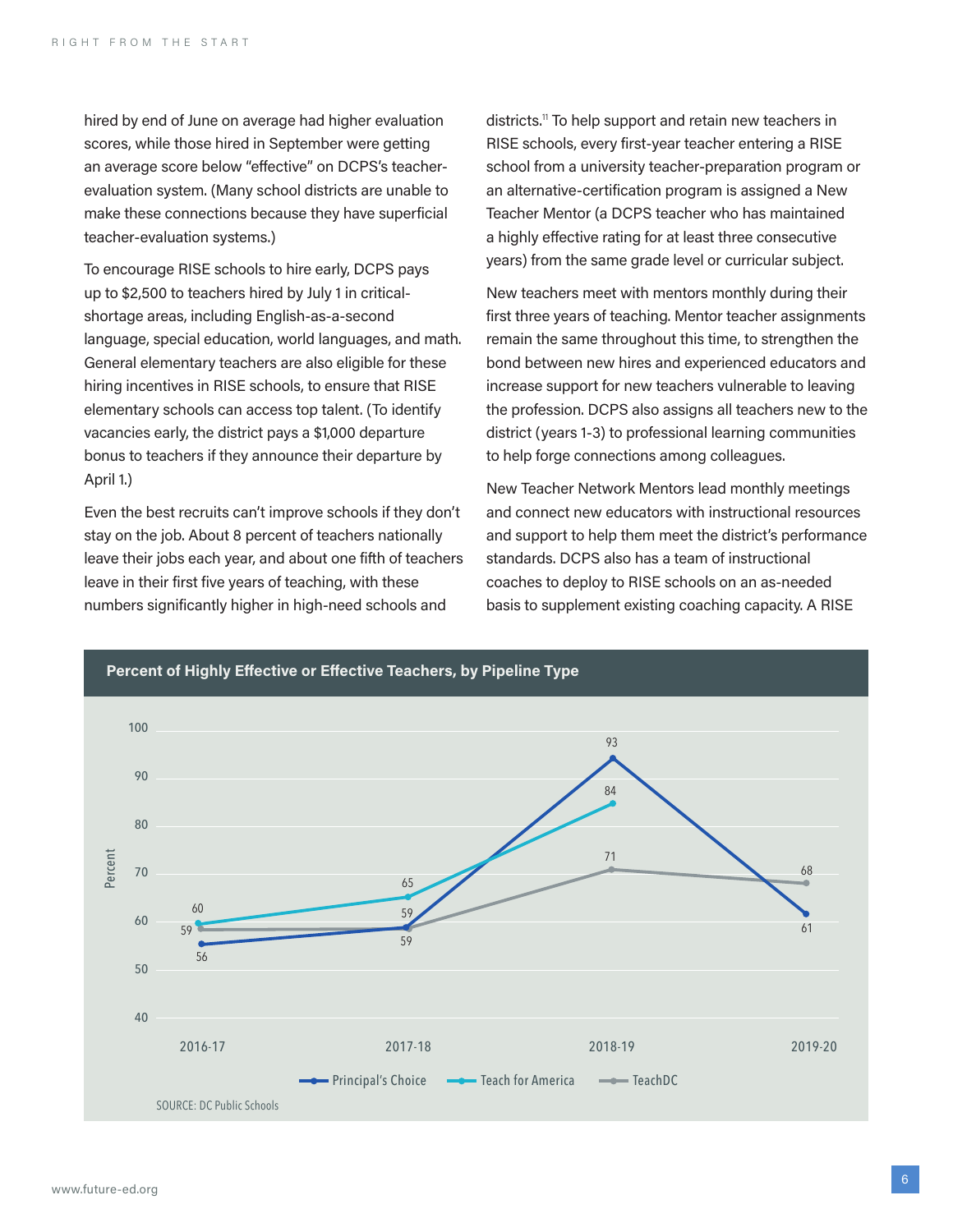Principal Network provides individualized support for principals and assistant principals.

The district's efforts to signal the value of the TeachDC system and make it easy for principals to use has paid substantial dividends. Districtwide, the percentage of new hires from the "recommended" list has risen from 25 percent of new hires in 2011-13 to 82 percent in 2020- 21. Sixty-eight percent of new-to-DCPS teachers hired through the TeachDC platform received an effective or highly effective IMPACT rating during school year 2019- 20 (the latest for which data are available) compared to 61 percent of school-initiated hires. That year, 330 new hires came through TeachDC while 45 were sourced by school principals.

## **One School's Experiences**

DCPS allowed FutureEd access to the recruitment, selection, and hiring process in one of its schools to understand how the district's systematic approach to staffing is playing out on the ground. Roosevelt High School in Washington's rapidly gentrifying Petworth neighborhood is a RISE school that has been working on its hiring practices over the past few years with district support. Roosevelt, a comprehensive high school, has just under 800 students and more than 130 staff members, making it the third largest high school in the district. About half of its students are Black and half Latino, pulled from across the city.

On a Wednesday evening in late May, the personnel committee at Roosevelt met virtually to discuss the latest hiring interviews, conducted that afternoon. "I know we've had interviews every day this week, and we have one more tomorrow," Principal Justin Ralston began, before recapping the school's current math openings. Roosevelt still needed a 9th grade Algebra 1 teacher, two 10th grade geometry teachers, an 11th grade Algebra 2 teacher, and a teacher certified in both special education and math. A special education teacher at the school, also certified in math, wanted to move into the Algebra 2 spot. The group agreed, which created a second special education opening.

Two candidates completing their teacher training at Roosevelt through the Urban Teacher residency program had applied for the Algebra 1 and geometry positions. Urban Teachers is one of two national residency programs partnering with DCPS to provide prospective educators with yearlong training in the classroom alongside a high-performing mentor teacher, before assuming a leading role in their second year of training. "They're very young," said Begaeta Ahmic, a 9th grade math teacher and the chair of the personnel committee, "but they're both very coachable and very willing to learn and grow." The committee decided to offer them jobs before diving into a discussion of the candidates interviewed that day.

Every year, before the hiring season begins, Ralston meets with the district staffing coordinator assigned to Roosevelt to project hiring needs for the coming school year. A central-office recruitment team member assigned to the school stays in touch regularly and provides additional support for especially hard-to-fill openings. DCPS also shares resources with principals, such as exemplar hiring criteria, questions they can use during candidate interviews, and a hiring guide, as well as hiring webinars for all school leaders to share best practices.

Roosevelt uses both TeachDC, the district's centralized web portal, and a hiring tab on its own home page to source job applicants.

Candidates who respond to the latter have not necessarily gone through the centralized screening process to make it onto the "recommended" list. But by filling out an interest form through the school's website, they have shown a particular interest in Roosevelt, which staff view as a plus. The school administration and personnel committee regularly scour both sites for potential candidates and reach out to conduct initial phone interviews, after which a candidate may be recommended for a more in-depth interview by the personnel committee.

The school keeps an internal tracker of all applicants and job openings. In his weekly e-mail to staff, Ralston includes a spread sheet of existing vacancies and the status of interviews and hiring to encourage staff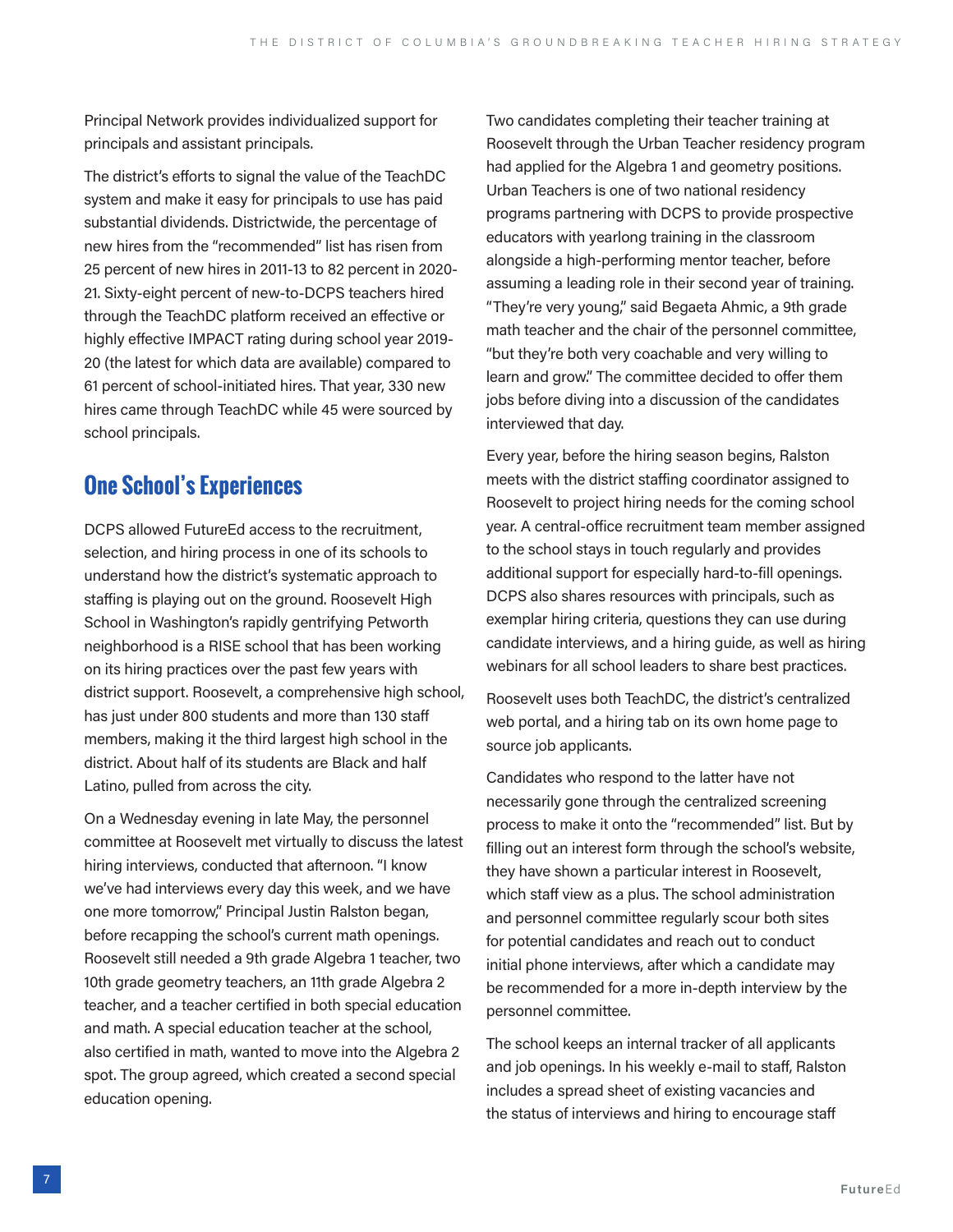members to source potential candidates. "Word of mouth is incredibly powerful in education," he says.

Roosevelt has its own robust screening and selection criteria, in addition to those used by TeachDC, to ensure prospective hires match its unique needs and culture. The district encourages principals to build on the TeachDC screening system. At Roosevelt, all candidates, including those recommended by the district, must submit performance tasks prior to their in-depth interview. For example, candidates may be asked to look at student data, extrapolate what it means, and design reteaching options or observe a lesson and analyze what went well and what didn't. Ralston says Roosevelt designed the performance tasks to gather more evidence on candidates' teaching practices. "We rely heavily on the performance tasks," he says, which the school

developed in partnership with Internationals Network, a network of schools and educators serving multilingual learners.

"We want to know how they think," explains Ahmic, the personnel committee chair. "Their responses give us a lot of insight before we even sit down to talk to them. And we give them time to talk about those tasks during the interview as well, especially if we have follow-up questions."

Members of the personnel committee take turns leading the interview based on questions the team has developed. Those questions have evolved over time, but generally focus on identifying candidates who share three Roosevelt priorities: family engagement, including a passionate commitment to serving Roosevelt's students and families; innovative teaching strategies



*\*Prior to COVID, top performers advanced directly to the recommended pool; others submitted an audition video to provide additional evidence of their teaching. The video requirement has been suspended during COVID.*

## Steps for Hiring Teachers Through the TeachDC System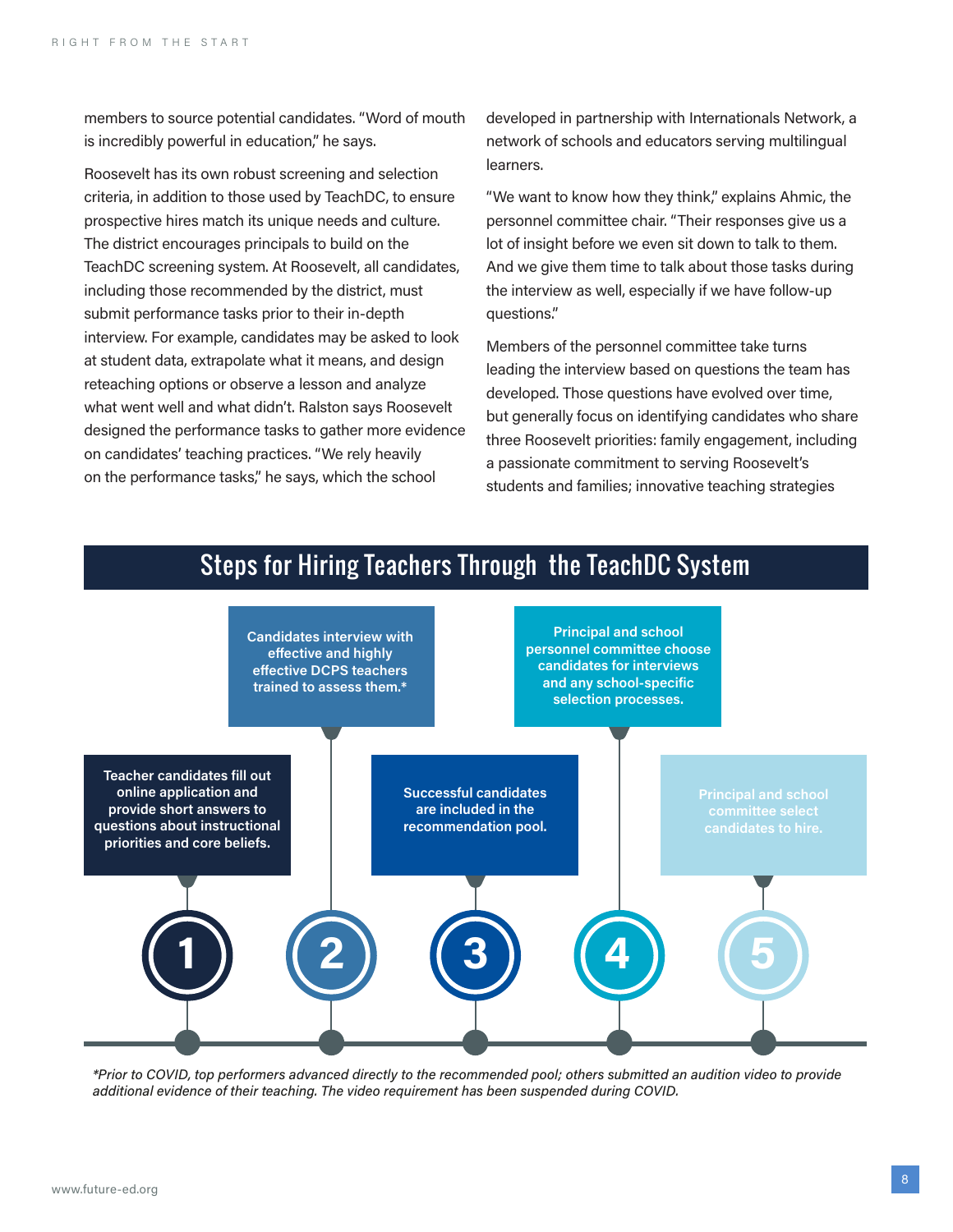for their subject; and value for Roosevelt's school community, shown through collaborative thinking and a positive response to feedback.

During one interview for the job opening in special education and math, for example, interviewers asked the candidate to describe a specific time when he struggled to connect with a parent. They also asked him to describe an experience when he collaborated with a team member and it didn't go well. How did he handle those situations and what did he learn?

Because Roosevelt is the only comprehensive high school in the district with a global-studies program, the interviewers also asked the candidate how he might use contemporary world issues to increase rigor in the classroom. A math teacher on the committee asked, "How would you help students understand that division by zero is undefined?" A special-education teacher asked how the candidate managed time to meet paperwork deadlines and instruction and how he collaborated with general education teachers to benefit students.

Ahmic, who's been on the personnel committee for four years, asserts the importance of a good group of colleagues. "I really want to be part of deciding who will be at Roosevelt the following year," she says. "It's so amazing to me that teachers have such a loud voice in this process. It's literally teachers making the call, and I think that transparency in hiring is pretty amazing. I know it's not the case everywhere." When the committee cannot reach consensus, they put it to a vote. Ralston walks every staff member—including the two assistant principals and director of operations—through the hiring process. Teachers have led the decision-making for all positions in the building and he has never countered their choices.

During the hiring season, the personnel committee will typically conduct interviews every Tuesday and Wednesday after school, until six or seven in the evening. The interview season usually starts in April, with the goal of being fully staffed by June. "We do not want to be in a position where it's August and we're scrambling to fill

#### **Percentage of Vacancies Filled by First Day of School**



positions," says Ahmic, noting that the earlier they start the process, the more candidates they can interview "to really find somebody who would be a good fit for the school."

"If we're hiring another Algebra 1 teacher," she adds, "I want to work with that teacher over the summer to get to know each other and prepare ourselves for the upcoming school year."

Filling all of its positions for school year 2021-22 was particularly challenging for Roosevelt. On top of the staffing challenges the Covid-19 pandemic has created for schools nationwide and normal staff turnover, the school lost several staff members who had provisional teaching licenses and did not earn their permanent licenses on time. It also had to fill new job openings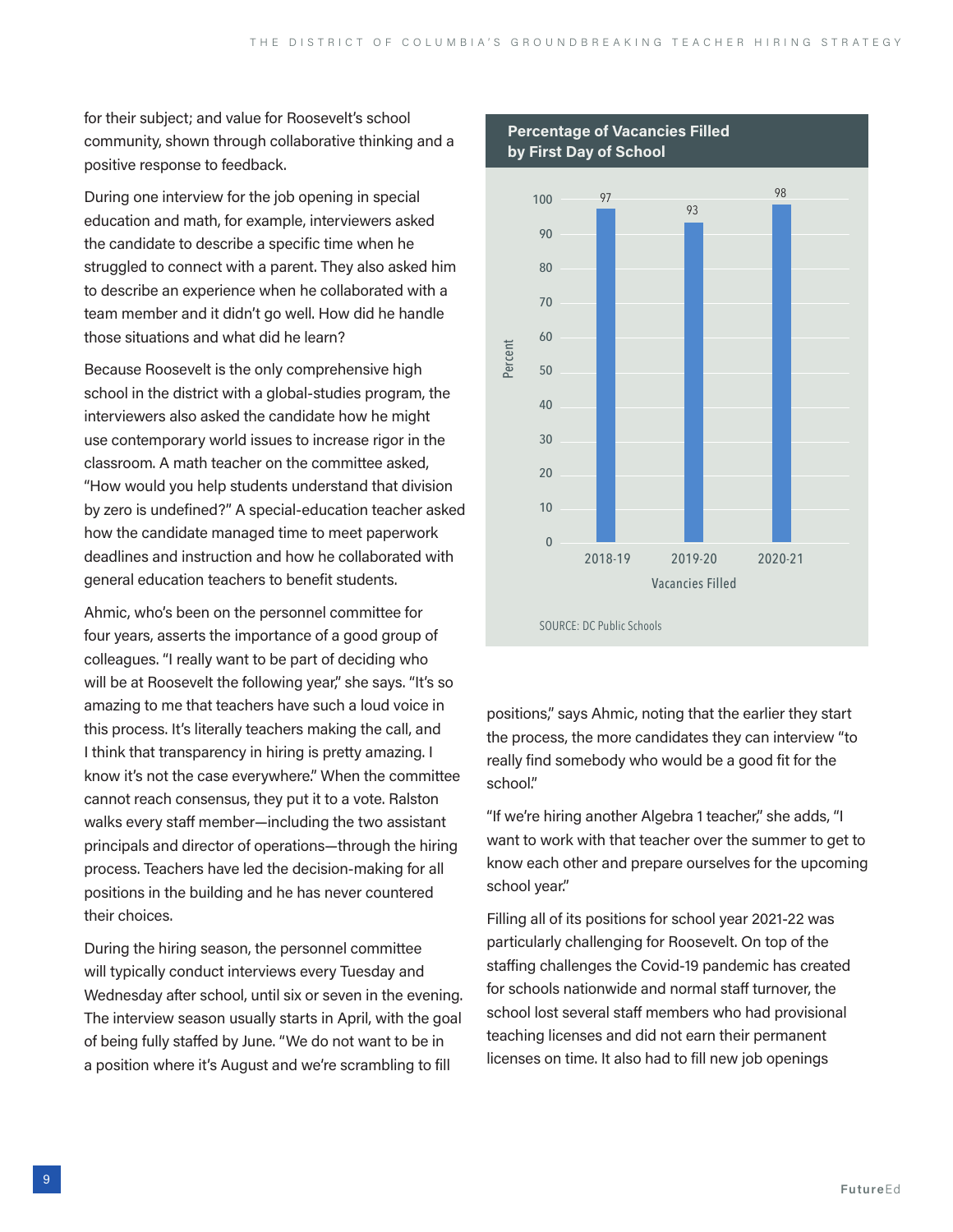because the school's student population is growing. And many of its openings were in shortage areas, such as special education, math, and an opening for a school psychologist.

To help recruit candidates, Roosevelt uses social media such as Instagram and Twitter to showcase the school throughout the year. It holds its own open houses for prospective teachers which it advertises through word of mouth. This year, the district's virtual hiring fair also helped surface job candidates. After the first virtual hiring fair in April, 45 candidates completed "interest forms" on Roosevelt's hiring page. Stacy A. Fells, Roosevelt's chief of school staff, is responsible for making sure job applicants feel supported, letting them know where they

are in the application process and, once they are hired, helping them navigate the system's onboarding process.

The school's focus on teacher hiring and the infrastructure it has created to build on the DCPS TeachDC system has yielded strong results. By the end of June, Roosevelt had filled all of its teacher vacancies for the 2021-22 school year, except for a Junior ROTC position which it filled soon thereafter. Of its new hires, most came from TeachDC, including previous Urban Teacher residents at Roosevelt. Two others came through direct contacts Ralston had with a school where he once worked that was phasing out its middle school and one teacher came through a recommendation by another staff member.

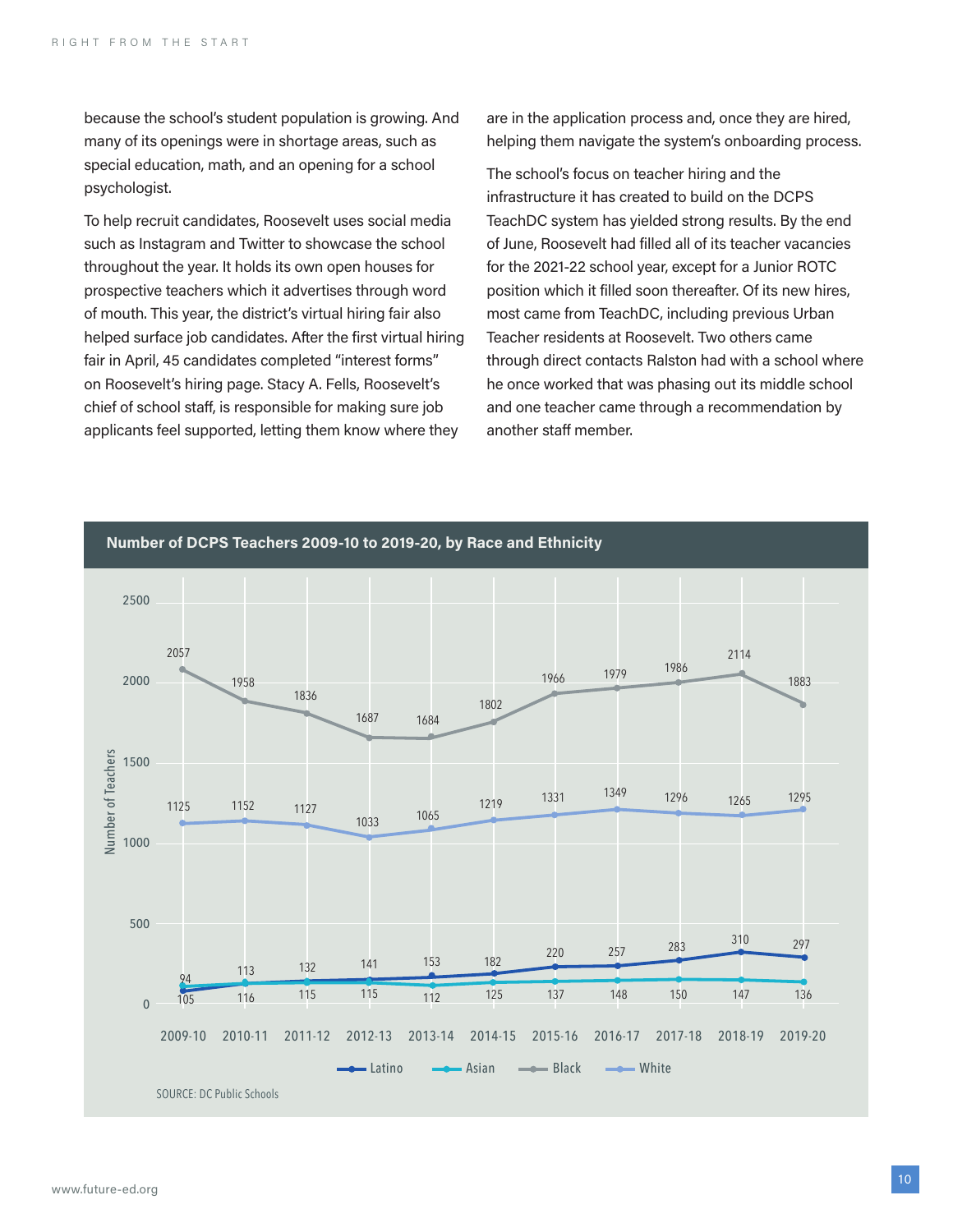## **Increasing Teacher Diversity**

Like many schools and school districts, Roosevelt and DCPS want to increase the diversity of their teaching staff and ensure that those hired stay long term.

DCPS has the advantage of location. The city is popular among millennials, and attracting talented teachers to the nation's capital is far easier than to rural Mississippi, for example, or East St. Louis.

But the district also has intentionally pursued partnerships with national organizations such as Teach For America, the Urban Teacher residency program, and Relay Graduate School of Education, which also offers a teacher residency program. All have strong track records of recruiting highly skilled and diverse teaching talent.

In addition, DCPS has begun collaborating with local universities on its diversity efforts. It is partnering with Howard University to recruit teachers of color in science, technology, engineering, and mathematics. Through Howard's teacher residency program, participants earn a master of education degree in exchange for a three-year commitment to teach in DCPS. The residency program aims to recruit a cohort of at least 50 percent males per year and attract the majority of candidates from a range of disciplines and occupations. The district has also paired with American University and George Washington University to recruit educators to fill teaching and school leadership vacancies and is working with Georgetown University to create a pipeline of dual language educators, with an emphasis on developing local talent.

DCPS also is addressing its diversity challenge from another direction. Effective and highly effective teachers who interview job candidates go through an extensive training process, with equity front and center, to ensure that bias doesn't creep into their interviews. The district offers additional support to candidates of color through the application process, such as a writers' workshop with tips on strengthening their submissions and access to preparation courses for those who have yet to pass the Praxis teacher licensing exam.

The school system also hosts events at Hispanicserving teacher preparation institutions and provides its recruitment materials in both English and Spanish. Candidates whose first language is not English can take the PCMAS, a basic skills exam in Spanish that is equivalent to the Praxis basic-skills teacher licensing exam. "This is personal to me as someone who grew up in a bilingual household," says Alvarado, the DCPS teacher recruitment and pipelines manager.

Against the backdrop of the district's efforts, Roosevelt has approached the diversity challenge in two ways. It benefits from DCPS's partnership with Urban Teachers to help grow, develop, and cultivate its own in-house pool of teaching candidates. There were seven Urban Teacher residents at Roosevelt in the 2020-21 school year—the most of any school in the district.

Cesar Juarez, who teaches 11<sup>th</sup> and 12<sup>th</sup> grade math at Roosevelt and serves on the personnel committee, completed his Urban Teacher residency training at Roosevelt after graduating with an undergraduate degree in chemical engineering. "I was really blessed to be able to find a good fit right away," he says. "I just wanted to be in a school community that has students that look like me. I'd never had a teacher who was Latino when I was growing up in Chicago."

During his two years as a teacher resident, he was able to observe classrooms in multiple subjects, not just math. "I wanted to see what the Roosevelt student experience is like holistically from the moment they walk in until they walk across the graduation stage," he recalls. "I really feel like I was learning so much from the school community."

In addition to growing its own candidates through Urban Teachers, Roosevelt prioritizes hiring DCPS alumnae who grew up in the district—both because they are more familiar with the community and the historical challenges facing city residents and because they are less likely to leave. "We have been able to really expand our DCPS alumnae at Roosevelt over the last couple of years," says Ralston, noting that 20 of his 132 staff members are a product of DCPS schools.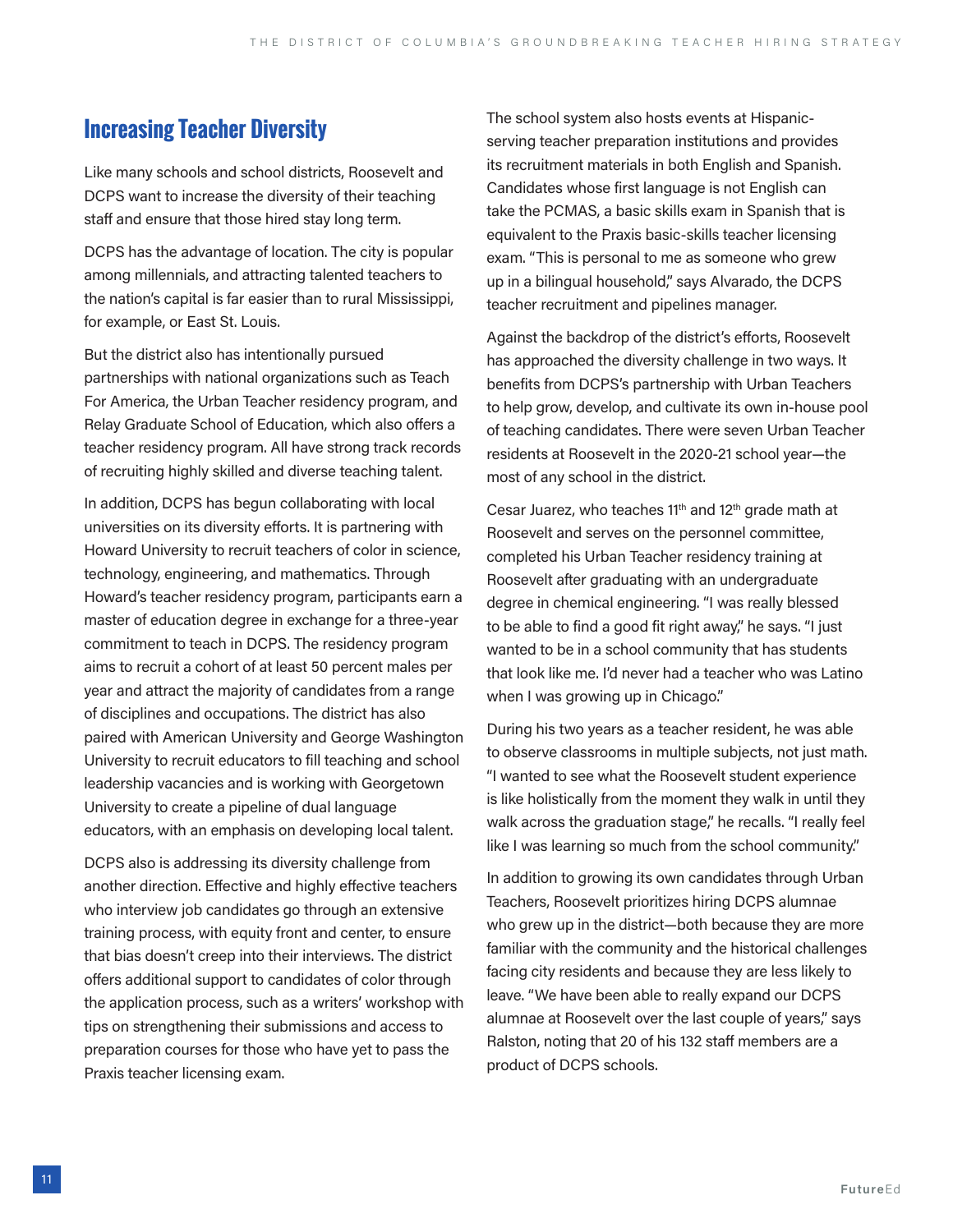Research by Jacob and colleagues has found that, across the school system, local applicants from Washington D.C. and, to a lesser extent, Maryland and Virginia, are more likely to be hired. Their findings are consistent with other studies that suggest school systems are more likely to hire locally. While DCPS used to source large numbers of candidates from Teach For America, for example, those numbers have declined substantially and are now down to 2 to 3 percent of new-to-DCPS hires each year.

While the challenge of diversifying the teaching force is far from over, DCPS has made progress. As of the 2019-20 school year, 14 percent of the DCPS workforce were male teachers of color, three-and-a-half times the national average. The number of Latino teachers, while small (297 out of roughly 4,000 in 2019-20), has tripled during the past decade. And in 2017-18 and 2018-19, the district retained effective and highly effective Black and Latino teachers at higher rates than equally highperforming White teachers.

Alvarado identifies two hiring challenges that remain a struggle for the school system. First, DCPS is a large, complex bureaucracy that can't move as nimbly as the city charter schools. As a result, strong candidates may get bogged down in the hiring and onboarding process and pursue jobs elsewhere. In response, the district is working to reduce the average time between a principal selecting a candidate for hire and that person receiving an offer letter.

Second, teacher hiring is ultimately a school-based decision in D.C., in line with its commitment to give principals more autonomy in exchange for holding them accountable for results. While the district strongly encourages principals to use TeachDC to source candidates, it is reluctant to require it.

"The vision was that principals should be autonomous. They should be responsible for their schools. And, in this particular case, that means that they have a lot of autonomy over whom they hire," notes Eric S. Taylor of Harvard. "I think that explains a fair amount of why some people who don't appear on the TeachDC recommended list are hired. It doesn't mean they're not a good candidate." They could have been hired before they completed the multistep screening process, he explains, or found their way to a school through an alternate route.

The district has worked hard to share information and build relationships with school leaders to increase their investment and trust in the centralized process, says Alvarado. "It is a tool, a resource that we provide. We walk all new principals through the platform, highlight the information they can find there, provide ongoing supports so they know how to use the platform. But in terms of checking how often they use it, making sure they are reading through the candidate's short-answer responses, it's not, at this moment, something that we're tracking."

Nonetheless, Brooke Amos, the project director for RISE, says the district's efforts to help school leaders understand the importance of smart hiring and its relationship to on-the-job performance is paying off. By presenting data to principals that demonstrates the correlation between early hiring and stronger job candidates, for example, or providing them with something tangible like a composite score, DCPS "was able to compel people to take action and prioritize hiring in a way they hadn't before."

Malcolm Gladwell, among others, has argued that because it's so hard to predict who will be effective in the classroom, school districts should use minimal screening criteria and then weed teachers out based on their performance on the job.12 But the research on sophisticated systems like TeachDC suggests that districts *can* do a better job predicting who will be a good teacher. Moreover, DCPS has shown that careful screening and weeding can work together to improve teaching and learning outcomes.

IMPACT allows the district to provide feedback to and ultimately separate low-performing teachers, whom the district replaces with better hires. (DCPS separates approximately 3 percent of teachers due to their IMPACT rating—either ineffective once, minimally effective twice, developing three times, or a rating that declined from developing to minimally effective—while 16 percent of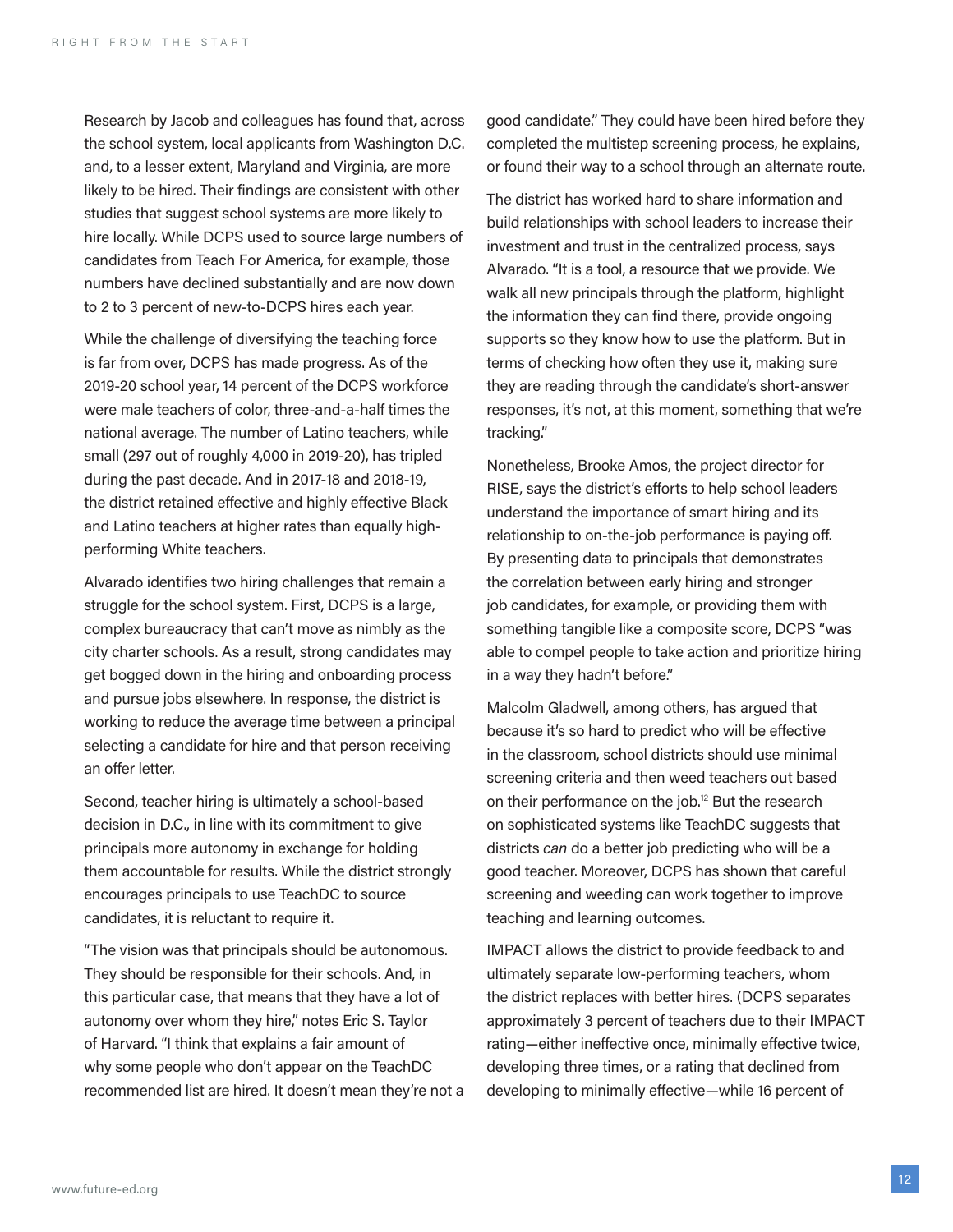minimally effective teachers leave on their own accord, either resigning or retiring.) One study found DCPS teachers hired to replace low-performing teachers contributed an average of more than four additional months of student learning in a single year in math and reading.<sup>13</sup>

Over the next few years, school systems will receive a historic influx of funding to address fall-out from the pandemic. A powerful way for districts to use those funds to improve student achievement, especially for lowincome students and students of color, is to strengthen their teacher recruitment, selection, and hiring practices. The District of Columbia Public Schools provides a strong example of what's possible.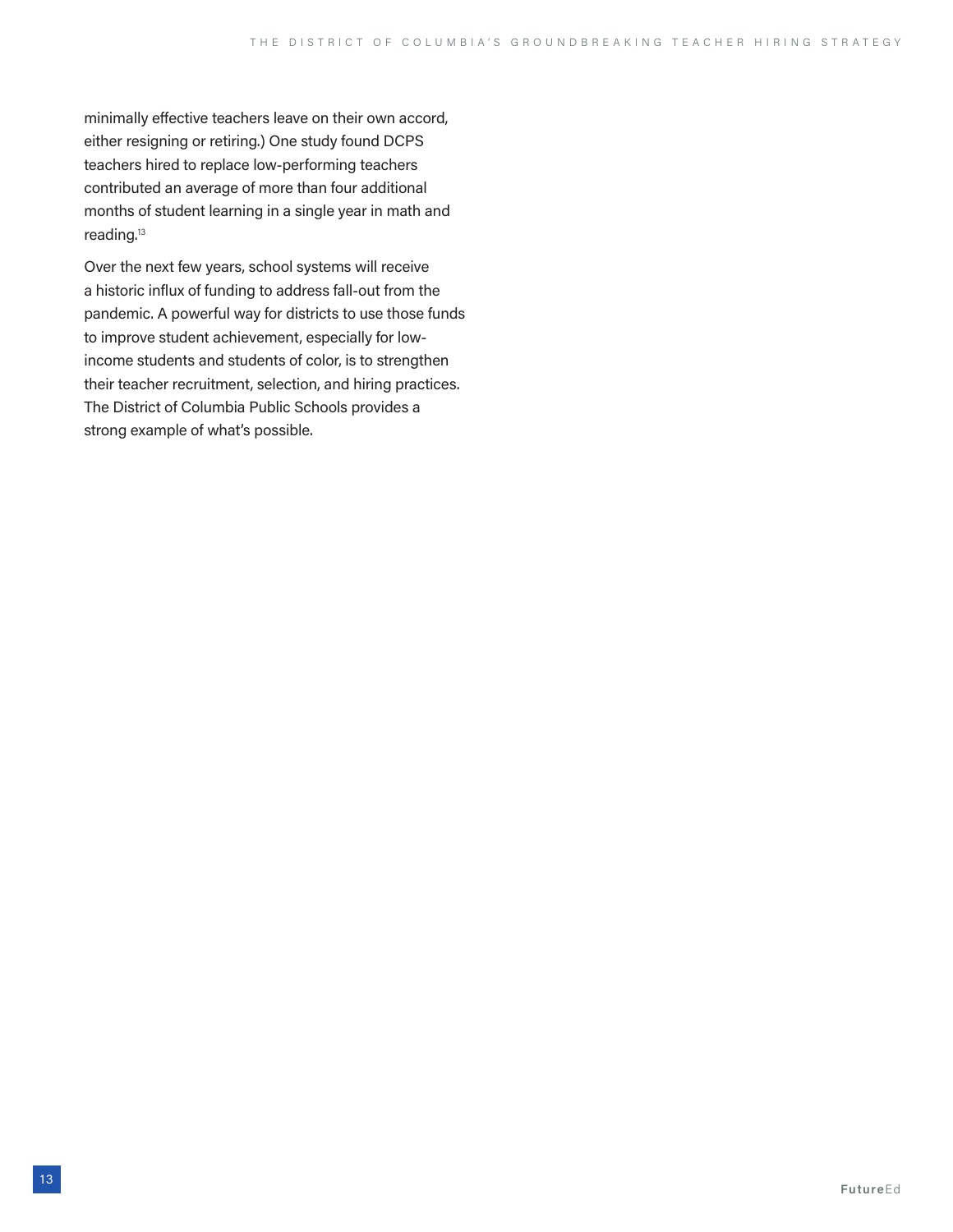## DCPS ANNUAL HIRING CYCLE

| <b>AUGUST</b>           | Begin process of cleaning and analyzing application and hiring data<br>Conduct first end-of-year step back for reflection while season is still fresh in team<br>members' minds                                                                                                                                                             |
|-------------------------|---------------------------------------------------------------------------------------------------------------------------------------------------------------------------------------------------------------------------------------------------------------------------------------------------------------------------------------------|
| <b>SEPTEMBER</b>        | Deep dive into data from previous season; host multiple reflection and brainstorming<br>sessions; begin mapping key priorities for the upcoming season<br>Develop planning calendar for the upcoming cycle<br>$\bullet$<br>Develop high-level recruitment strategy<br>Finalize stages of selection process<br><b>Begin Fall recruitment</b> |
| <b>OCTOBER/NOVEMBER</b> | Develop selection materials (e.g., interview questions and rubric)<br>Finalize detailed recruitment strategy and processes<br>Develop marketing materials<br>Build-out/update the teacher application in Salesforce<br>Create application and vacancy projections and goals                                                                 |
| <b>DECEMBER</b>         | Train selectors<br>Launch teacher application<br>Begin main recruitment season<br>Engage senior leaders and instructional superintendents around benefits of early<br>hiring                                                                                                                                                                |
| <b>JANUARY</b>          | Execute main recruitment season focused on events (ongoing through May)<br>Screen candidates (ongoing through summer)<br>Extend early offers for top candidates (ongoing through April)<br>Engage senior leaders and instructional superintendents around benefits of early<br>hiring                                                       |
| <b>FEBRUARY</b>         | Hold pre-hiring season meetings with principals to ensure they are prepared<br>Facilitate hiring season readiness webinars and disseminate supporting resources                                                                                                                                                                             |
| <b>MARCH</b>            | Hold pre-hiring season meetings with principals to ensure they are prepared<br>Facilitate hiring season readiness webinars and disseminate supporting resources                                                                                                                                                                             |
| <b>APRIL</b>            | Vacancies go live; principals can begin selecting candidates for hire<br>Provide school leaders with hiring support (ongoing through summer)<br>Hold first hiring fair                                                                                                                                                                      |
| <b>MAY-AUGUST</b>       | Continue recruitment, make pivots based on vacancies<br>Continue screening candidates and moving them through the application process<br>Hold 2-3 additional hiring fairs                                                                                                                                                                   |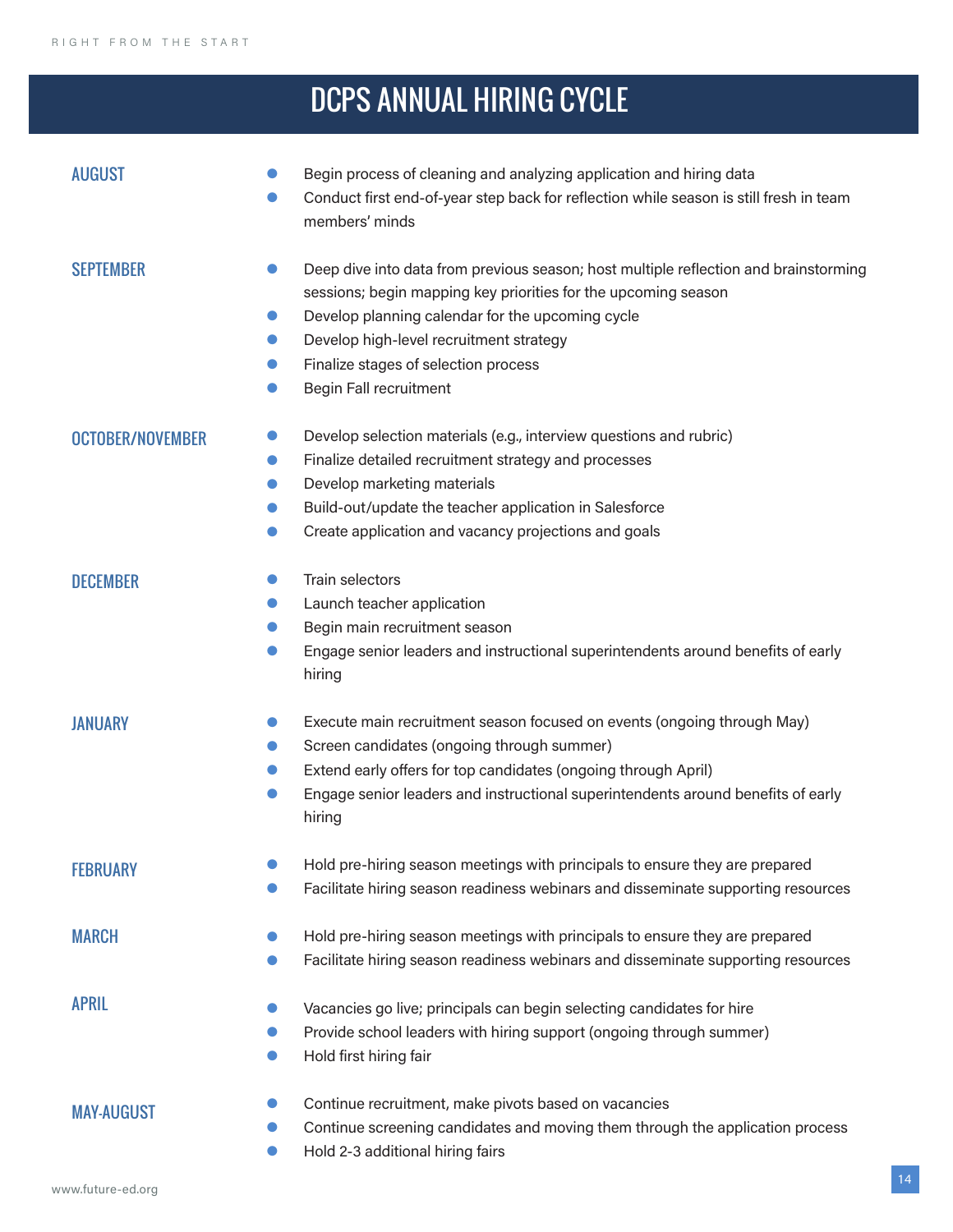## **ENDNOTES**

- <sup>1</sup> Brooke LePage and Phyllis W. Jordan, "With an Influx of COVID Relief Funds, States Spend on Schools," *The 74*, July 14, 2021.
- <sup>2</sup> Thomas Toch, "How DC Schools Are Revolutionizing Teaching," Washington D.C.: FutureEd, Georgetown University, May 30, 2017.
- <sup>3</sup> John P. Papay and Emily Kalejs Qazilbash, "What Do We Know about Teacher Hiring? Using Early, Open, and Intensive Hiring Processes to Build the Teacher Workforce," Providence, R.I.: Annenberg Institute, Center for the Study of Educators, Brown University, June 2021.
- <sup>4</sup> All figures provided by the District of Columbia Public Schools.
- <sup>5</sup> Ibid.
- <sup>6</sup> Brian A. Jacob, Jonah E. Rockoff, Eric S. Taylor, Benjamin Lindy, and Rachel Rosen, "Teacher Applicant Hiring and Teacher Performance: Evidence from DC Public Schools," *Journal of Public Economics*, August 11, 2018.
- <sup>8</sup> Nancy Wright, "To Hire the Best, UX Is Key," medium.com, August 3, 2018.
- <sup>9</sup> Ibid.
- <sup>10</sup> District of Columbia Public Schools, "R.I.S.E.: Rigorous Instruction Supports Equity, Project Narrative, Teacher and School Leader Incentive Program Grant," 2021.
- <sup>11</sup> Desiree Carver-Thomas and Linda Darling Hammond, *Teacher Turnover: Why It Matters and What We Can Do About It*, Palo Alto, CA: Learning Policy Institute, 2017.
- <sup>12</sup> Malcolm Gladwell, "Most Likely to Succeed: How Do We Hire When We Can't Tell Who's Right for the Job?" *The New Yorker*, December 15, 2008.
- <sup>13</sup> Melissa Adnot, Thomas Dee, Veronica Katz, and James Wyckoff, "Teacher Turnover, Teacher Quality, and Student Achievement in DCPS," National Bureau of Economic Research, March 1, 2017.

<sup>7</sup> Ibid.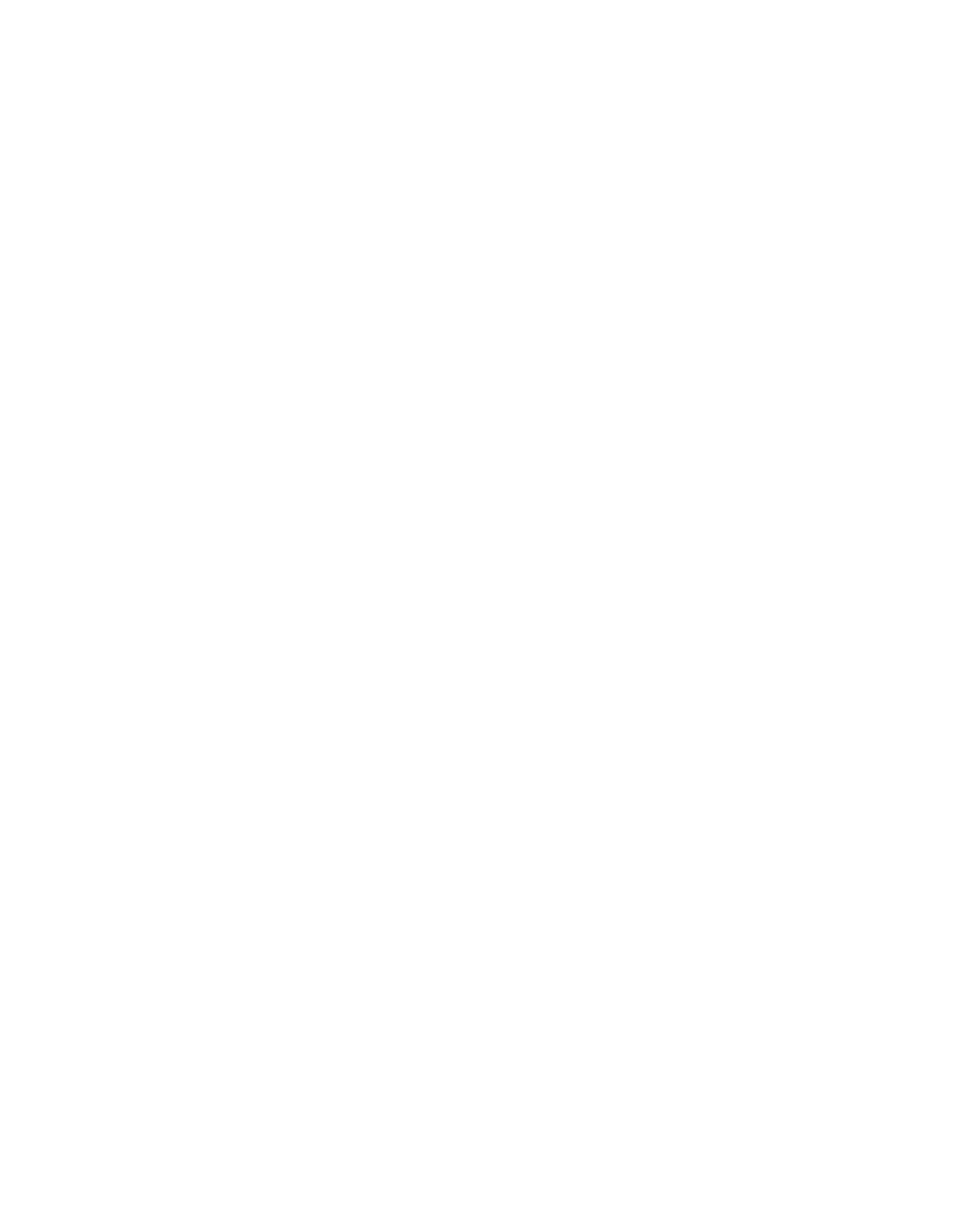